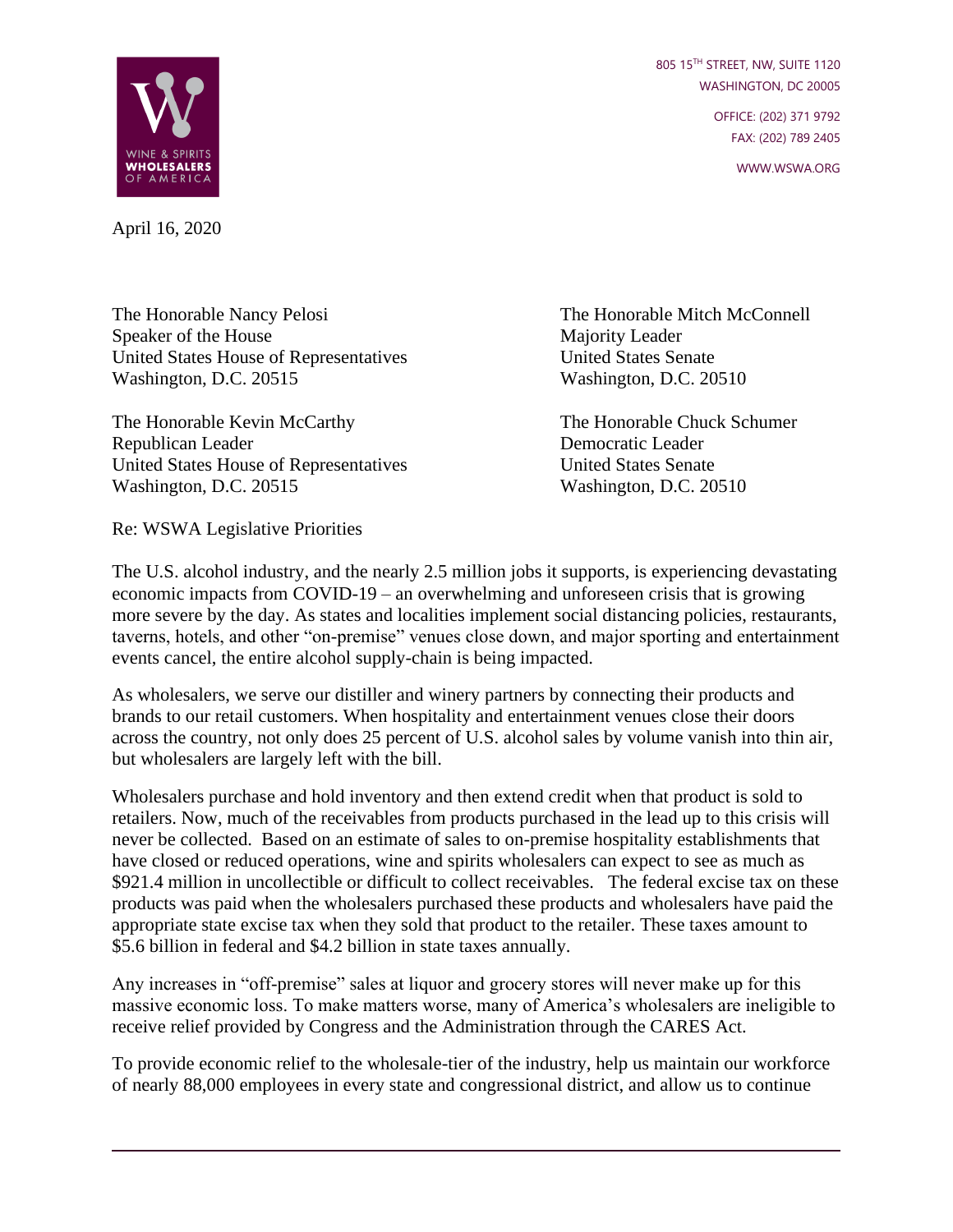

serving America's wine and spirits customers during this pandemic, we humbly ask Congress to implement the following legislative measures:

## • **Accelerate Tax Deduction of "Bad Debts" to the Present Taxable Year**

Congress should consider a temporary modification to tax rules that would allow for more generous treatment of large, unexpected volume of defaults on credit sales due to COVID-19 shutting down on-premise retailers.

The current tax code allows a deduction for wholly worthless debts or "bad debts." Bad debts are "mainly the result of credit sales to customers." However, the timing of the deduction severely limits its value to wholesalers right now. Businesses must wait "a reasonable period of time" before claiming a bad debt deduction, which involves a facts-and-circumstances test that may take years and in some cases may not be demonstrated until a bankruptcy settlement is reached.

Wine and spirits wholesalers selling inventory goods on credit are experiencing monumental defaults on such sales, and they will continue to experience defaults for months to come. **Congress should pass a temporary legislative modification to account for this unexpected event by loosening the facts-and-circumstances test on bad debt deductions and accelerating those deductions into the present taxable year.**

• **Expansion for Small Business Administration (SBA) Loans to Include All Beverage Alcohol Wholesalers**

As Congress works to mitigate the COVID-19 public health crisis, any economic relief made available to the hospitality industry must include relief for alcohol distributors that service our retail partners, provide valuable products for consumers, and employ tens of thousands of Americans. Restrictions on the type of businesses eligible for relief means that entire sectors of the hospitality industry will unfairly bear the brunt of this crisis and the livelihoods of its of workers will be unjustifiably threatened.

Since many wholesalers are multi-state operators, they do not qualify for the small business relief in the CARES Act, even though most of their affiliated state businesses would qualify. For example, a wholesaler with separately organized businesses in 3 states and a total of 750 employees is ineligible to receive relief, despite one state having 550 employees and the other two having no more than 88 employees.

The economic difficulty these wholesalers are facing is directly related to the zeroing out of onpremise activity. **Congress should extend the same relief afforded to restaurants and hotels by expanding the eligibility of businesses for Small Business Administration loan programs to include those under the North American Industry Classification System (NAICS) code 4248.**

• **Reinstatement of the Meals & Entertainment Deduction**